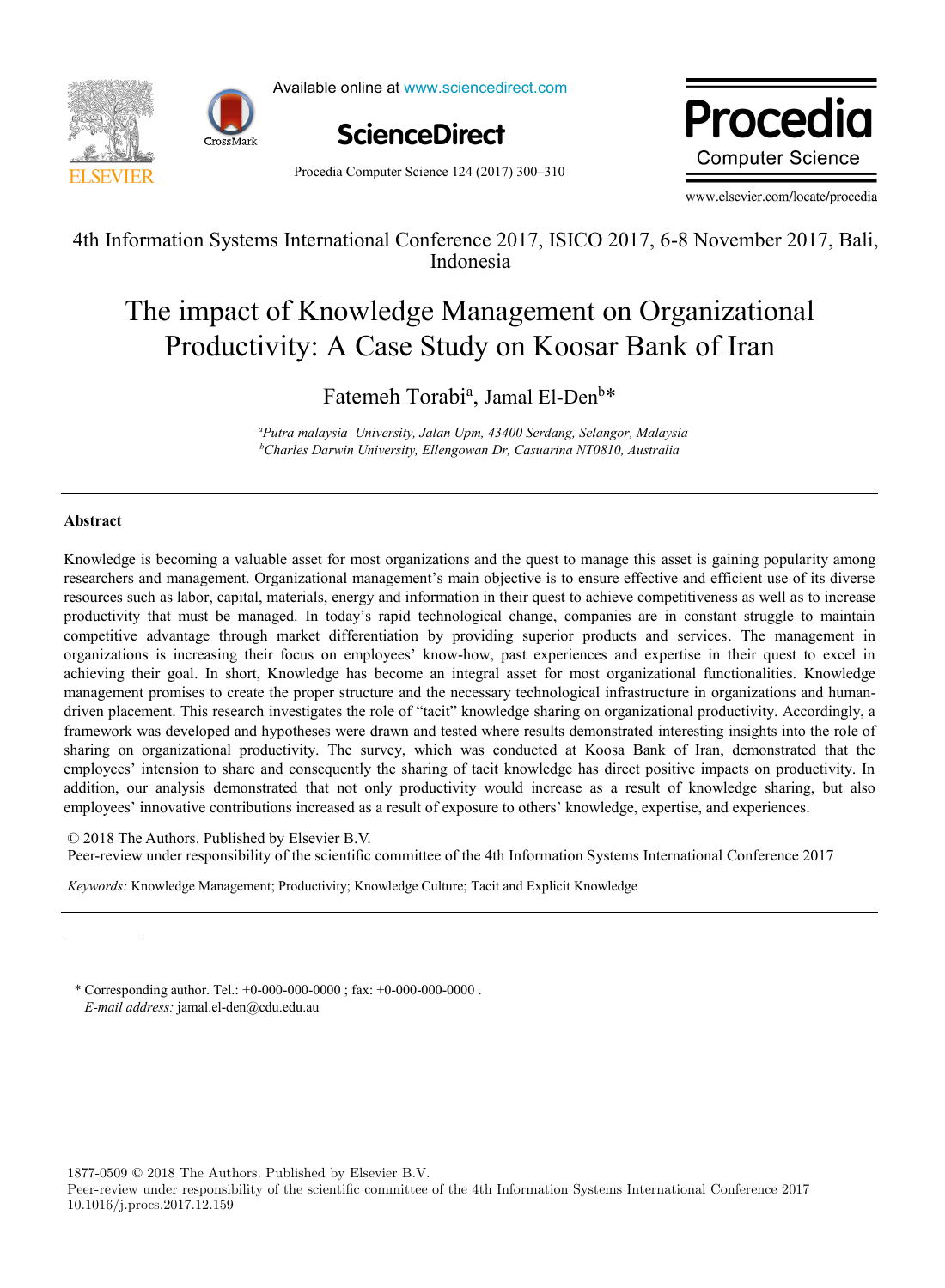#### **1. Introduction**

Organizational management main objective is to ensure effective and efficient use of its diverse resources such as labor, capital, materials, energy and information in their quest to achieve competitiveness as well as to increase productivity. Iran's organizations objectives are not an exception as they similarly strive to maintain high productivity through management innovations and dissemination of policies. In today's rapid technological change, companies are in constant struggle to maintain competitive advantage through market differentiation by providing superior products and services. Among various methods, the management in organizations is increasing their focus on employees' know-how, past experiences and expertise in their quest to excel in achieving their goal. Additionally, improving the communication among employees as well as changing the organization's culture to a share-what-you– know is integral in todays' organizations.

Without any doubt, Knowledge has become an integral asset for production, next to labor, land and capital [1]. Even though some forms of intellectual capital are transferable, internal/personal knowledge is not easily articulated, captured, retained, disseminated and reused. Accordingly, the knowledge anchored in employees' minds can get lost if they decide to leave the organization [2]. The basis of Knowledge management is to fine strategy that the right knowledge with the right shape put in the right people. [3] Current research demonstrates organizational success as a by-product of the critical success factors of implementing Knowledge management (KM). Indeed, it should be noted that the impact of intangible (knowledge) assets is significant although they are difficult to be conveyed as they are mostly arising from encountering real situations and as a result through real experiences of employees.

In today's competitive world, productivity as a philosophy which is based on improvement strategy forms the most important goal of any organization; therefore, knowledge management promises to create the proper structure and the necessary technological infrastructure in organization and human-driven placement. Inventing new training techniques and methods for teaching manpower to control costs, improve quality and customer satisfaction, is an essential management processes. Owing to the fact that different information technologies and techniques applied in the function of knowledge management reflect various effects in separate processes as well as improving diverse indicators in the organizational efficiency, hence, today's enterprises require more information and communication in order to reduce costs given the scarcity of current resources, to shorten delivery time, to increase quality and improve productivity.

# **2. Literature review**

### *2.1. Knowledge management*

Individuals' knowledge consists of intangible awareness, learned facts and information which are manifested as ideas, judgments, talents, root causes, relationships, perspectives and concepts [2]. Knowledge resides in the individual's mind and only when it is articulated and/or captured and shared becomes encoded in organization processes, documents, products, services, facilities and systems provided that the employees have the intention to share what they know. Knowledge creation is integral, as knowledge is the only sustainable competitive advantage which is the result of learning. Furthermore, the creation and transmission of knowledge is seen as strategically significant as one of the fundamental processes that determine organizational learning abilities and innovation [4] Although human knowledge is intangible, dynamic, and difficult to measure, without it no organization can survive. Accordingly, organizations should introduce incentives for their employees to share what they know, as well as means of capturing and retaining that knowledge for organizational future use.

KM cycle involves both, the creation and the acquisition of organizational knowledge. Knowledge creation involves developing new knowledge or replacing existing knowledge with new content [5]. Organization have to develop a culture for the creation of knowledge through developing ways of encouraging employees to share by creating incentives as well awareness regarding the positive values and influence sharing has to the individual, the groups and the organization. In contrast to knowledge creation, knowledge acquisition involves the search for, recognition of, and assimilation of potentially valuable knowledge, often from outside the organization [6].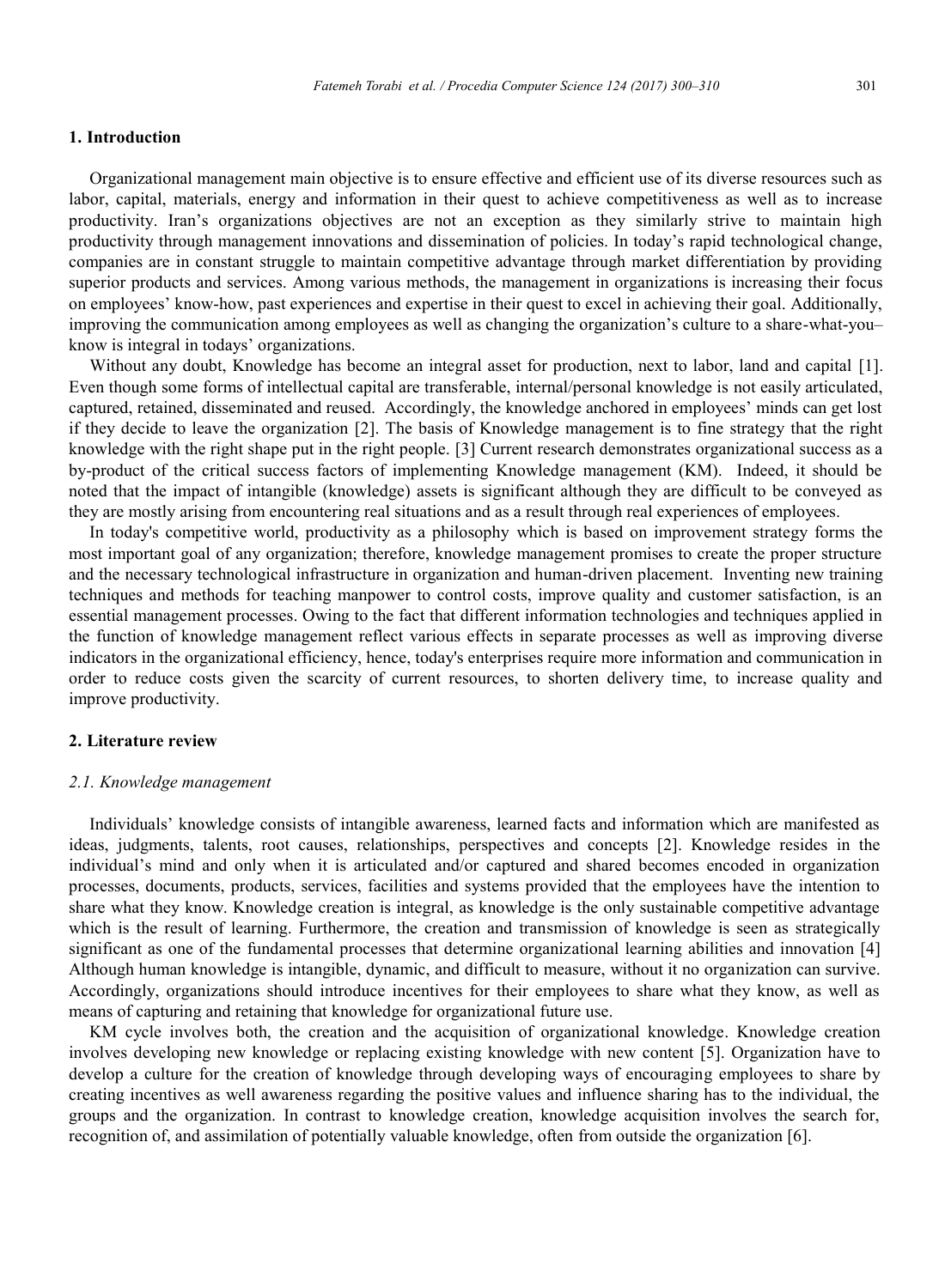Chen and Xu [7] recognized two main categories of Knowledge: Explicit and Tacit. According to the British philosopher, Polanyi [8], explicit knowledge mainly refers to structure knowledge expressed by text, images and symbols, which can be taught verbally and learned by textbooks, reference materials, databases, etc. Tacit knowledge only exists in people's minds, which is difficult to express by words, symbols, images media. Knowledge management is the process of capturing, developing, sharing, retention, and effectively using organizational knowledge. Organizational knowledge is the interplay between two types of knowledge, Tacit and Explicit. Tacit knowledge is in people minds and is the result of past experiences, know-how, expertise etc. and cannot be captured and shared easily. Explicit knowledge on the other hand is imbedded in the organization's processes, routines, books, images, symbols and can be easily made accessible and available to whomever is seeking specific knowledge. The management of explicit knowledge is relatively easy; information systems play an integral part in the capture and retention of data and information. Explicit knowledge is achieved through teaching, training and it is the basis for innovation because of the relative simplicity of its availability to information/knowledge seekers. On the other hand, the management of tacit knowledge is relatively more difficult and requires different techniques for its creation, articulation, capture, dissemination and retention. Tacit knowledge contains many knowledge cheats such as the work of know-how, experience, perspective and values, which implies more innovative ideas, which constitute the core competitiveness [9].

In order to boost organizational productivity, knowledge management should play a key role through the creation, sharing, dissemination and retention of knowledge and by offering the organization a superior value proposition based on this knowledge. To create a knowledge sharing culture the organization needs to encourage people to work together more effectively, to collaborate and to share - ultimately to make organizational knowledge more productive. The purpose of knowledge sharing is to help an organization as a whole to meet its business objectives [10]. Knowledge management, productivity and knowledge development are organizational assets towards organizational goals [11].

#### *2.2. Knowledge culture*

The impact of culture on organizational performance has long been an issue of debate in management and economics. Cultural diversity is a "double-edged sword" [12] which can have a positive or negative impact on performance. Positive effects are related to increased synergies and spillovers which arise from the association of different viewpoints, and increased opportunities for knowledge recombination. Negative effects are related mostly to communication problems and problems which arise in conflict resolution.

Organizational culture can be thought of as a relatively rigid tacit infrastructure of ideas that shape not only our thinking but also our behavior and perception of our business environment [13]. It effectively establishes a set of guidelines by which members of an organization work and how those organizations are structured. It is rigid mainly due to our paradigms.

Literature on knowledge management emphasizes the importance of culture as a major determinant in outcomes as those from Deshpande et al. [14] and Feldman [15] in creating a supportive organizational environment for innovation; several practices relating to cultural barriers have been identified in the literature [13].

Such enabling conditions include the provision of resources and opportunities as well as minimizing constraints that could impede individual creativity [16].

To create knowledge sharing culture, organizations need to develop policies of sharing and the dissemination of these policies in the organization. Knowledge sharing culture, allow the development of new insights, ideas or products which might result in the formation of creative initiatives. In other word culture-based creativity is associated with people ability to work in a knowledge sharing culture.

Culture is reflected not only in the visible aspects of the organization, such as its mission and espoused values, but also in the way people act, what they expect of each other and how they share their information [17]. Although culture is a conglomeration of essential organizational elements that serve as a foundation and nurturer [18], staffs intention to share their information and knowledge requires changes in corporate culture [19].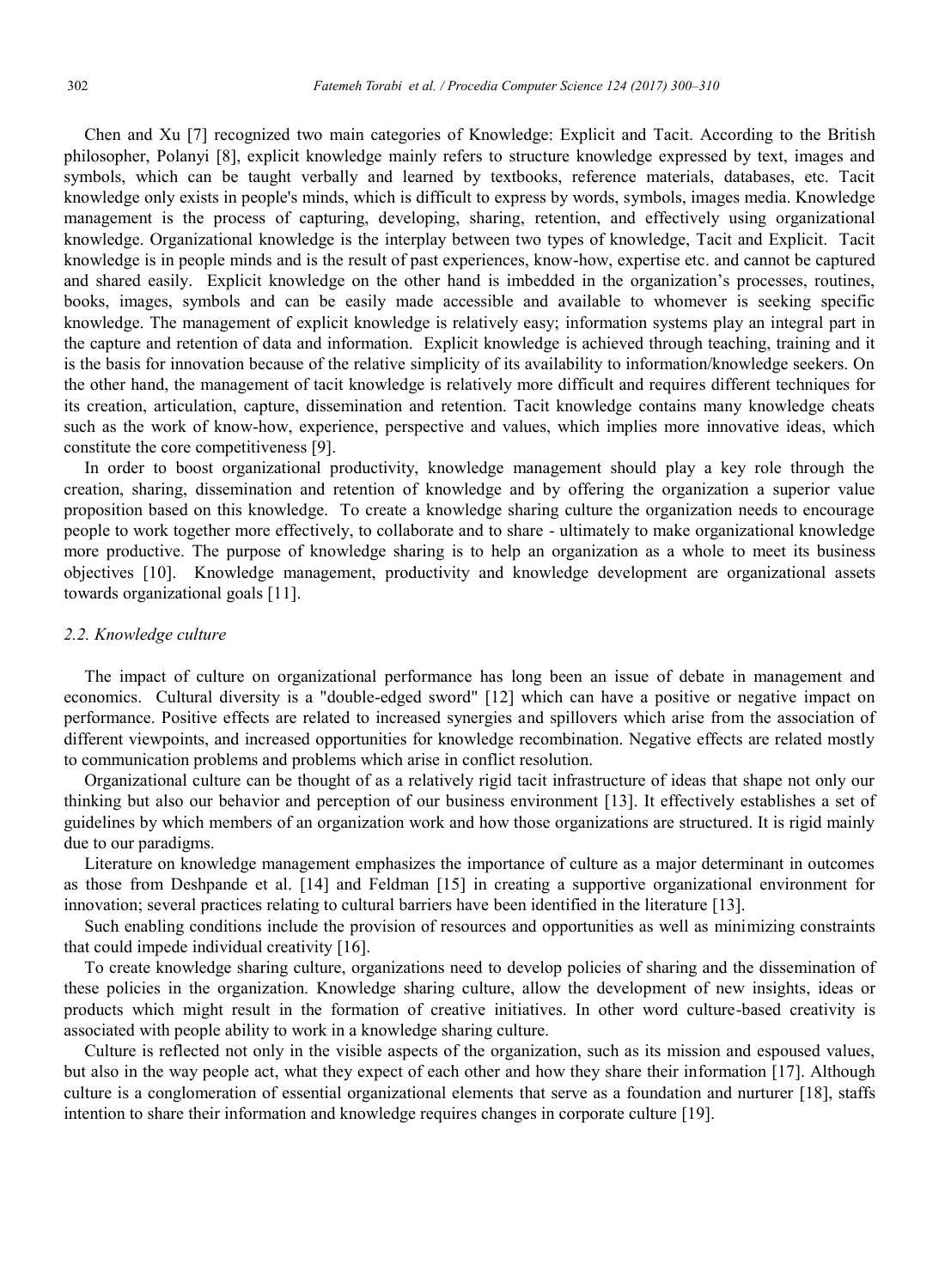# *2.3. Knowledge culture dissemination*

It is the responsibility as well as the interest of the organization to make it clear to its employee that the organization can only survive through the sharing of knowledge. It is only with a sharing culture that the organization can attain high levels of functionality and productivity.

The old paradigm was "knowledge is power" But today we posit that the real organizational power is in the sharing of what employees know and change the motto of organizations to the effective "sharing knowledge is power". The purpose of knowledge sharing is to help an organization as a whole to meet its business objectives [10]. If people understand that sharing their knowledge helps them in doing their jobs more effectively then knowledge sharing will become a reality [10].

Successful knowledge management applies a set of approaches to organizational knowledge—including its accumulation, utilization, sharing and ownership. Indeed, KM can be seen as a strategy that assists organizations to use knowledge to envisage, make and control the whole decision making process [20].

If people understand that sharing their knowledge helps them do their jobs more effectively; helps them retain their jobs; helps them in their personal development and career progression; and help the organization as a whole to be more productive and effective; rewards them for getting things done (not for blind sharing); and brings more personal recognition, then knowledge sharing will become a reality.

KM capability is the ability of an organization to capture, share, manage and deliver real time authenticated information to improve organization response and provide faster decision-making based on reliable information [21].

Knowledge is perishable and is increasingly short-lived. If knowledge is not used and shared, then it rapidly loses its value. Even with the low level of knowledge sharing that goes on today – if employees do not make their knowledge productive than someone else with that same knowledge will. By sharing knowledge, employees gain more than they lose. Sharing knowledge is a synergistic process – employees get more out than they put in. If one staff share a product idea or a way of doing things with another person – then just the act of putting my idea into words or writing will help him/her shape and improve that idea and improve Tacit & Explicit knowledge. So if employees get into dialogue with the other person then they'll benefit from their knowledge, from their unique insights and improve their knowledge further.

## *2.4. Organizational productivity*

The value that knowledge management adds lays in increasing individual, team and organizational efficiency through the implementation of knowledge management concepts. The higher the level of capturing knowledge (explicit or tacit) with information technology tools, the better the KM result [22].

Productivity is a combination of precision and optimal use of manpower and material resources available and efficiency is determined through performance. Efficiency and effectiveness are two important components of productivity and they are normally affected by different factors. Simply, the productivity is shown a ratio of output to input as a fraction. But the productivity in organization is a series of coordinated and planned actions to improve the program and better use of talents, facilities, spaces and places. These practices design and implement in modern program [23].

Current KM initiatives from Zack et al. [24] and Marqués & Simón [25] considered organizational knowledge as a significant asset for gaining competitive advantage as well as a significant contributor to the success and survival of any organization within a highly competitive business environment.

Past research from Holan & Phillips [26] and Becker [27] concluded that because the environment is constantly changing, an individual's knowledge developed by guiding the firm through its culture is likely to be time-bound and may lose its relevance and value over time. Akgün et al. [28] argued that an urgent change in customer needs may initially lead design engineers to deny these changes are really needed and to refuse to alter original plans so as to avoid the additional stress. For organizational innovation and competitiveness to take place at the organizational level, some cultural barriers such as knowledge culture that should be introduced in order to ensure that organizational members have adequate knowledge and experience to perform their responsibilities. Many studies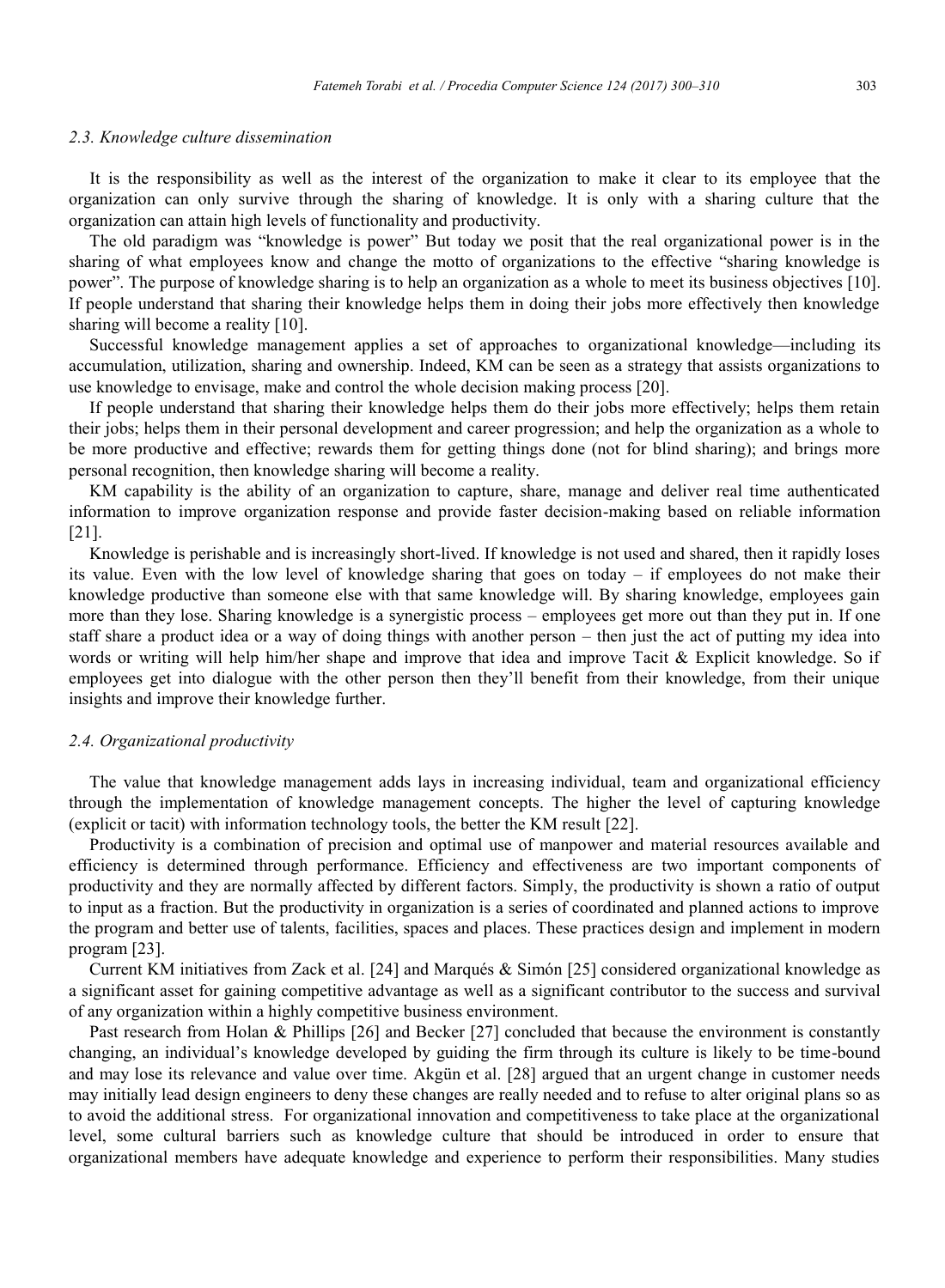have demonstrated the positive effect of organizational culture on organizational innovation such as those of Deshpande et al. [14] and Hernández-Mogollón et al. [29]. A truly innovative firm must be embedded in a strong culture that stimulates engagement in innovative behavior [30]. According to Barney [31] and several other researchers such as Deshpande et al. [14], a firm's culture, defined as a complex set of values, beliefs, assumptions, and symbols, that shape the way in which a firm conducts its business and can be a source of sustained competitiveness, so it constitutes a strategic resource.

As stated earlier, organizational main aim is to make sure that employees are aware of the fact that knowledge sharing is in their personal interest as well as organizational interests. Many authors such as Rašul et al. [32] assessed the influence of KM elements on organizational performance and productivity whilst some say that the impact is hard to measure [34]. Some authors like Rašul et al. [33] and Haji et al. [34] suggest that elements of Tacit & Explicit knowledge positively affect organizational productivity, while others try to gauge the relationship and consider other factors like knowledge sharing [35].

## **3. The research's proposed model and hypotheses**



Fig. 1 shows the research's proposed mode and its underlying factors influencing hypotheses.

Fig. 1. The Proposed Conceptual Model

The proposed model emphasizes the importance of change in knowledge culture as the cornerstone for organization increase in productivity. In order to achieve better performance, organizations opt to disseminate a culture of increased communication, face-to-face interaction as means of sharing and exchanging knowledge and information. Relying on old cultures of organizational where employees are egoist proved to be a hinder to organizational performance and productivity. Once this culture is promoted and disseminated we argue that the intension to share increases. Of course, this is not a by-product and not an automatics result but with time and "enforcement" of such culture we would see better results. The sharing of knowledge is independent of the type of knowledge as organizations have to capture the tacit, turn it into explicit through a process of capture and nurture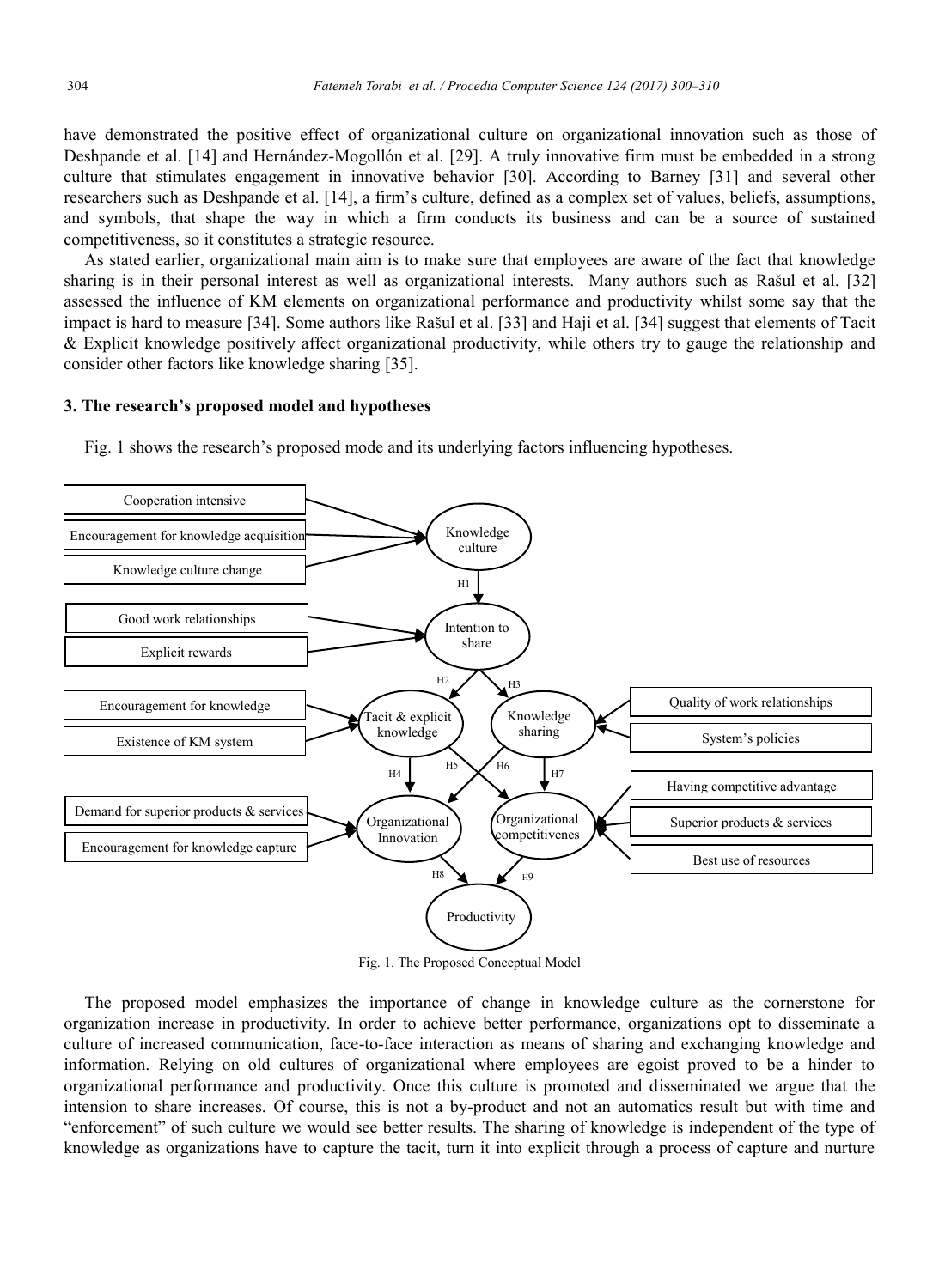and make it accessible to the employees. This interplay between sharing and exposure to past expertise and knowledge (explicit) would increase innovation and performance, hence the overall organizational productivity.

The following hypotheses have been developed as noted on the framework in Fig. 1:

- *H1: Knowledge Culture positively impact employee's intention to share of knowledge* Knowledge resides in the individual's brain and becomes encoded in organization processes, documents, products, services, facilities and systems provided that the employees have the intention to share what they know.
- *H2: Employees intension to share positively impact Tacit & Explicit knowledge* Sharing knowledge, employees gain more than they lose. By sharing idea with other staffs, the idea will improved and developed and finally Tacit & Explicit knowledge will developed
- *H3: Employees intension to share positively impact knowledge sharing of organization* Organization have to develop a culture for the creation of knowledge through developing ways of encouraging employees to share knowledge as well as making them aware of the importance of sharing to the individual and the organization.
- *H4: Tacit and Explicit knowledge positively impact Organizational Innovation* The explicit knowledge is the basis for innovation. Tacit knowledge contains many knowledge cheats such as the experience, perspective and values, which implies more innovative idea and though
- *H5: Tacit and Explicit knowledge positively impact Organizational Competitiveness* These are fundamental keys of the knowledge creation culture in most organizations. Knowledge is the only sustainable competitive advantage which is the result of learning. This factor cycle involves both, creation or the acquisition of knowledge. Knowledge creation involves developing new knowledge.
- *H6: knowledge sharing positively impact Organizational Innovation*  In order to increase organizational productivity, KM should play a key role through the sharing and dissemination of knowledge by proposing organization a superior value proposition based on this knowledge, which leads to innovation in organization.
- *H7: knowledge sharing positively impact Organizational Competitiveness* The hypothesis addresses the employee's ability to articulate his/her knowledge and his/her awareness regarding the sharing of their know-how and expertise. Those skills affect the organization's competitiveness and productivity.
- *H8: Organizational Innovation positively impact productivity of Organization* Owing to the fact that many organizations have the accessibility of the same resources, the factor helping them to make the most out of the same sources is innovative ideas which leads to more productive approaches.
- *H9: Organizational Competitiveness positively impact productivity of Organization* The increase in competitiveness among the employees through the sharing of what they know, and consequently the overall organizational competitiveness has positive impact on the organization's productivity.

# **4. Methodology**

A questionnaire was developed to test the validity of the model and its hypothesis. In order to insure its accuracy sought feedback from 20 university professors and banking experts. This was followed by corrections and adjustments as well as corrections based on their opinions. The questionnaires were distributed to managers and employees of different branches at the Koosar Bank in Tehran, Iran. We decided to implement random sampling for the statistical analysis on the selected community. Cochran sampling model was used for our sample community to make sure that we had proper size of samples, and considering Cochran formula with 0.05% level of error, and 95% assurance level, we found out that the sample size shouldn't be less than 196. We received a good number of questionnaire back (210) and this was critical to insure the credibility of the data. We omitted repeated questions and defected areas from the questionnaires and they were statistically analyzed. The credibility of the questionnaires was tested by using the content credibility method. Content credibility of a measuring tool depends on designed questions. Considering the fact that we did some changes into original standard questionnaire, its' credibility has been proven by experts and reviews of supervisors, and proper improvements has been made and final questionnaire was prepared. To calculate the Cronbach alpha coefficient and determining the reliability of questionnaire, the SPSS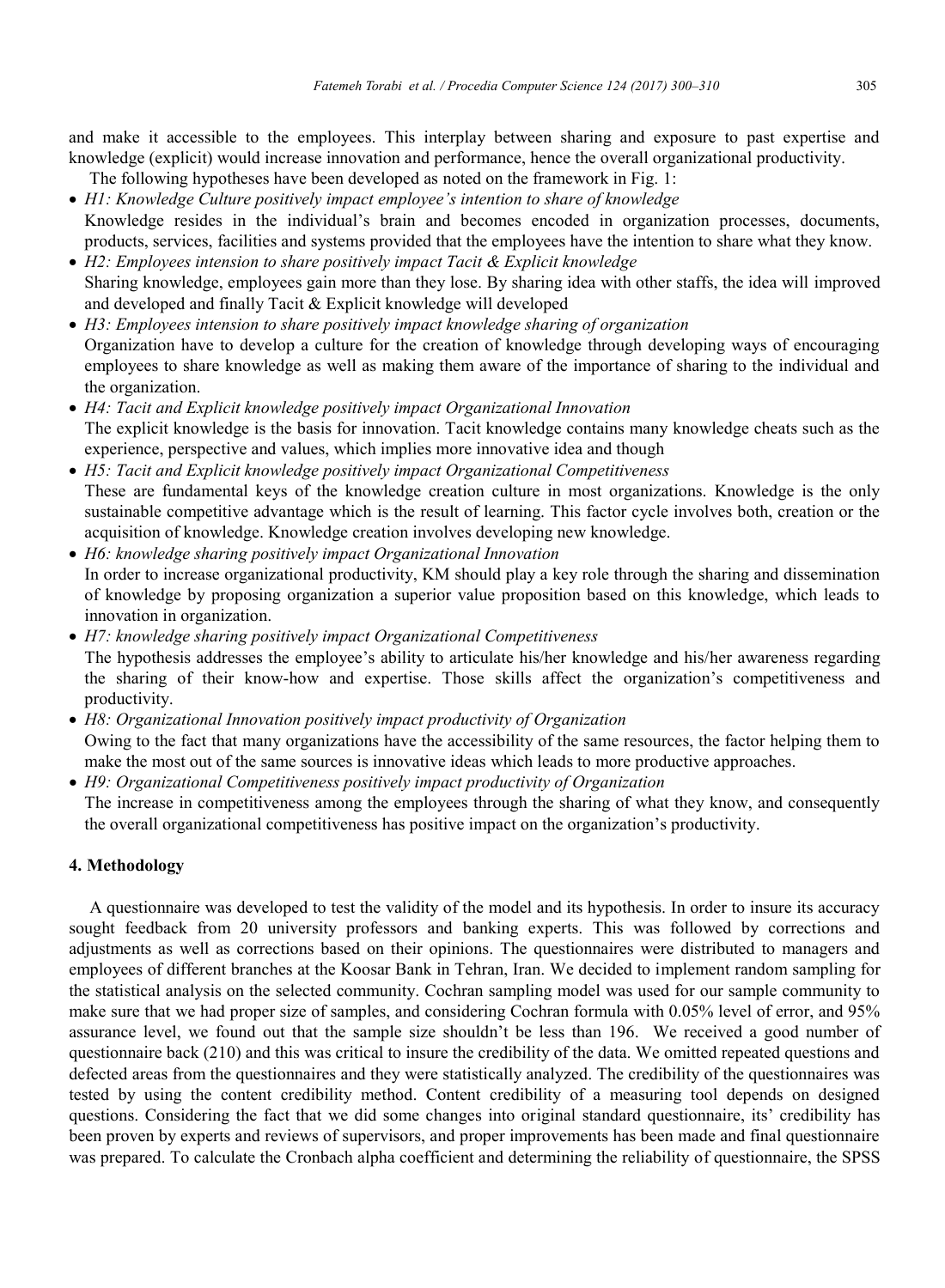software was used. The results demonstrated that the alpha for the overall questionnaire was 0.974 which demonstrates high level of credibility. Alpha level for each section of the questionnaire is as follow:

|  |  |  | Table 1. Alpha for detailed scales of questionnaire. |  |
|--|--|--|------------------------------------------------------|--|
|  |  |  |                                                      |  |

| Detailed Scale                 | Alpha coefficient | Sample size |
|--------------------------------|-------------------|-------------|
| Employee intention to share    | 0.900             | 196         |
| Knowledge sharing              | 0.919             | 196         |
| Explicit & Tacit knowledge     | 0.892             | 196         |
| Organizational Innovation      | 0.851             | 196         |
| Organizational Competitiveness | 0.935             | 196         |
| Knowledge Culture              | 0.863             | 196         |
| Productivity                   | 0.867             | 196         |

# **5. Data analysis**

#### *5.1. Correlation matrix*

In analyzing the significance relation among researches constructs, the correlation matrix statistical method was used. For the normality measurement, the Person matrix of correlation was used in this study. The output of correlation matrix demonstrated below:

| Table 2. Correlation Matrix. |  |
|------------------------------|--|
|------------------------------|--|

| Item       | EIS       | ΚS        | <b>E&amp;TK</b> | ОI        | OС        | KС        |
|------------|-----------|-----------|-----------------|-----------|-----------|-----------|
| <b>EIS</b> | 1.00      |           |                 |           |           |           |
| KS         | $0.936**$ | 1.00      |                 |           |           |           |
| E&TK       | $0.848**$ | $0.907**$ | 1.00            |           |           |           |
| ΟI         | $0.798**$ | $0.836**$ | $0.839**$       | 1.00      |           |           |
| OC         | $0.749**$ | $0.831**$ | $0.884**$       | $0.874**$ | 1.00      |           |
| KC         | $0.835**$ | $0.815**$ | $0.827**$       | $0.829**$ | $0.875**$ | 1.00      |
| D          | $0.840**$ | $0.927**$ | $0.874**$       | $0.894**$ | $0.832**$ | $0.768**$ |

\*\*.Correlation is significant at the 0.01 level (2-tailed).

#### *5.2. Result of hypotheses*

The analysis of this study show high significance of the theoretical foundation of the research's variables, and consequently all hypotheses were supported using Multiple Regression method. The results for the analysis of the variables analyze is shown in following tables.

Table 3 shows the percent of variability in the item is accounted for by all of the dependence s together (it's a multiple R-square). Table 4 shows the F-test and verifies the good fit for the data. According to the results in the table we concluded that the p-value has a good fit. Table 5 shows the beta coefficients. After the evaluation of the F-value and R2, it is important to evaluate the regression beta coefficients: unstandardized and standardized. The beta coefficients can be negative or positive, and have a t-value and significance of that t-value associated with each. If the beta coefficient is not statistically significant, no statistical significance can be interpreted from that predictor. If the regression beta coefficient is positive, the interpretation is that for every 1-unit increase in the predictor variable, the dependent variable will increase by the unstandardized beta coefficient value).

Table 3. First Hypothesis Model Summary

| л     | $\overline{\mathbf{r}}$ | Square<br>ĸ<br>Adjusted<br>$\overline{\phantom{a}}$ | Error of the Estimate<br>Std. |  |
|-------|-------------------------|-----------------------------------------------------|-------------------------------|--|
| በ ጸ35 |                         | .681                                                |                               |  |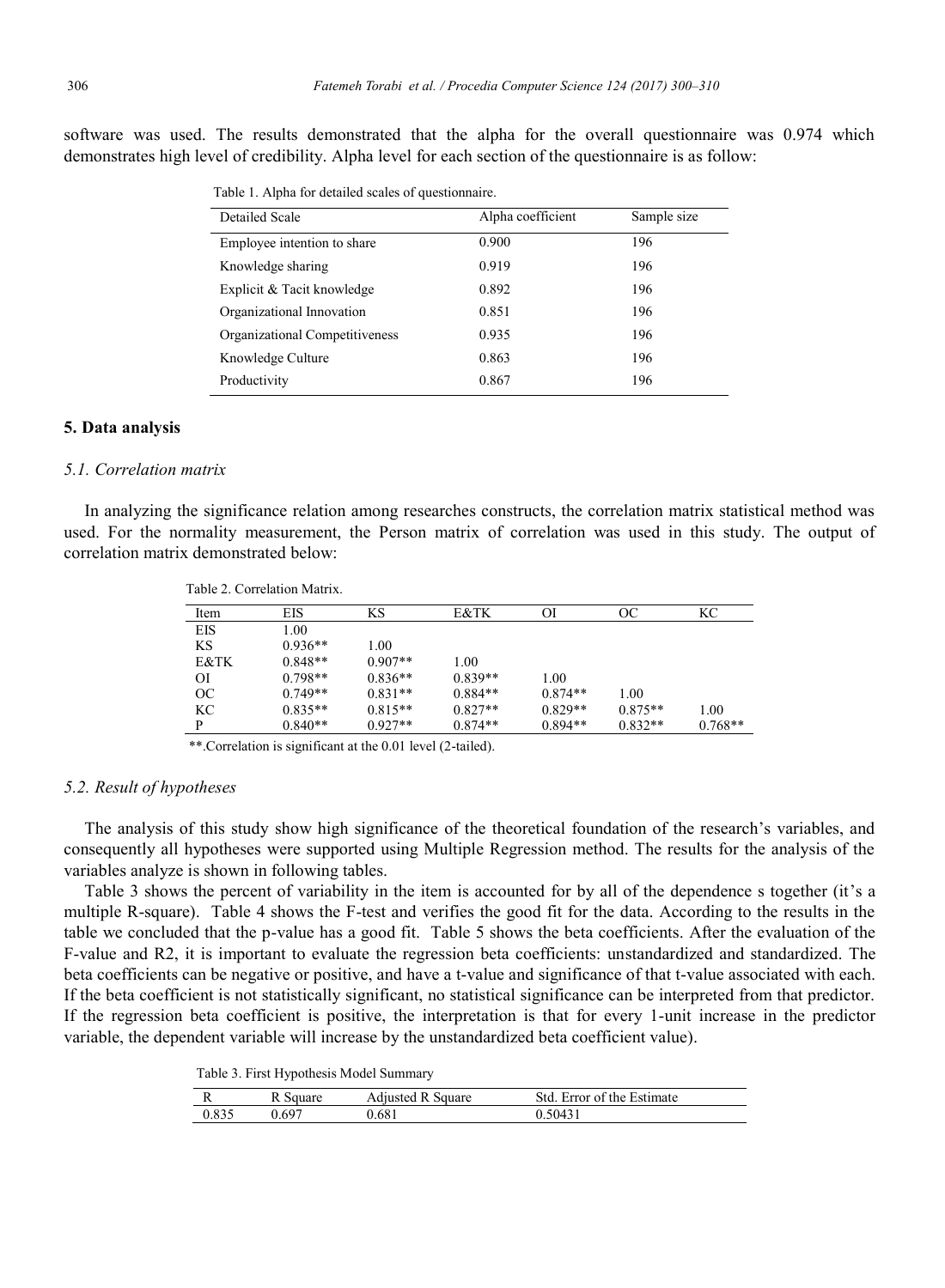|                       | Model      | Sum of Squares              | Df  | Mean Square                 | F      | Sig   |       |
|-----------------------|------------|-----------------------------|-----|-----------------------------|--------|-------|-------|
|                       | Regression | 10.548                      |     | 10.548                      | 41.475 | 0.000 |       |
|                       | Residual   | 4.578                       | 195 | 0.254                       |        |       |       |
|                       | Total      | 15.126                      | 196 |                             |        |       |       |
|                       |            |                             |     |                             |        |       |       |
| Table 5. Coefficients |            | Unstandardized Coefficients |     | Unstandardized Coefficients |        |       |       |
| Model                 | R          | Std. Error                  |     | В                           |        | T     | Sig   |
| Constant              | 1.113      | 0.446                       |     |                             |        | 2.496 | 0.022 |

Table 4. ANOVA

The results related to the first Hypothesis show that, Knowledge Culture had positive significant impact on employees' intension to share of knowledge. Consequently, the hypothesis was supported (B of 0.833 in level of p<0.05). All hypotheses determined regression demonstrated similar results as shown in Table- in Table-6:

Table 6. Results of Hypothesis

| Model | Unstandardized<br>Coefficients | Standardized<br>Coefficients | Standardized<br>Coefficients |        | Sig   | Result    |
|-------|--------------------------------|------------------------------|------------------------------|--------|-------|-----------|
|       | B                              | Std. Error                   | B                            |        |       |           |
| H1    | 0.823                          | 0.128                        | 0.835                        | 6.440  |       | Supported |
| H2    | 0.800                          | 0.118                        | 0.848                        | 6.792  | 0.000 | Supported |
| H3    | 0.854                          | 0.076                        | 0.936                        | 11.265 | 0.000 | Supported |
| H4    | 0.957                          | 0.146                        | 0.839                        | 6.544  | 0.000 | Supported |
| H5    | 0.946                          | 0.131                        | 0.884                        | 8.010  | 0.000 | Supported |
| H6    | 0.985                          | 0.153                        | 0.836                        | 6.452  | 0.000 | Supported |
| H7    | 0.917                          | 0.161                        | 0.831                        | 6.335  | 0.000 | Supported |
| H8    | 0849                           | 0.100                        | 0.894                        | 8.480  | 0.000 | Supported |

Results of second Hypothesis show that, Employees intention to share had positive significant impact on Tacit & Explicit knowledge. Consequently, the hypothesis was supported (B of 0.848 in level of p<0.05). Results of third Hypothesis show that, Employees intention to share had positive significant impact on knowledge sharing of organization. Consequently, the hypothesis was supported (B of 0.936 in level of p<0.05). Results of the fourth Hypothesis show that, Tacit & Explicit knowledge had positive significant impact on Organizational Innovation. Consequently, the hypothesis was supported (B of 0.839 in level of  $p<0.05$ ). Results of fifth Hypothesis show that, Tacit & Explicit knowledge had positive significant impact on Organizational Competitiveness. Consequently, the hypothesis was supported (B of 0.884 in level of p<0.05). Results of sixth Hypothesis show that, knowledge sharing had positive significant impact on Organizational Innovation. Consequently, the hypothesis was supported (B of 0.836 in level of p<0.05). Results of seventh Hypothesis show that, knowledge sharing had positive significant impact on Organizational Competitiveness. Consequently, the hypothesis was supported (B of 0.831 in level of p<0.05). Results of eighth Hypothesis show that, Organizational Innovation had positive significant impact on productivity of Organization. Consequently, the hypothesis was supported (B of 0.894 in level of  $p<0.05$ ).

Multiple Regression method was implied in this research to measure the validity of the above hypotheses. In this method, if the degree of significance is among standard scales, then the H1 (instead of H0) was accepted and there is significance relation among variables.

## **6. Findings**

This aim of this research was to find out whether or not there is positive impact of knowledge management on organizational productivity. A questionnaires survey was developed and after analysis the results confirmed and justified new features of knowledge management constructs on the Koosar Bank case.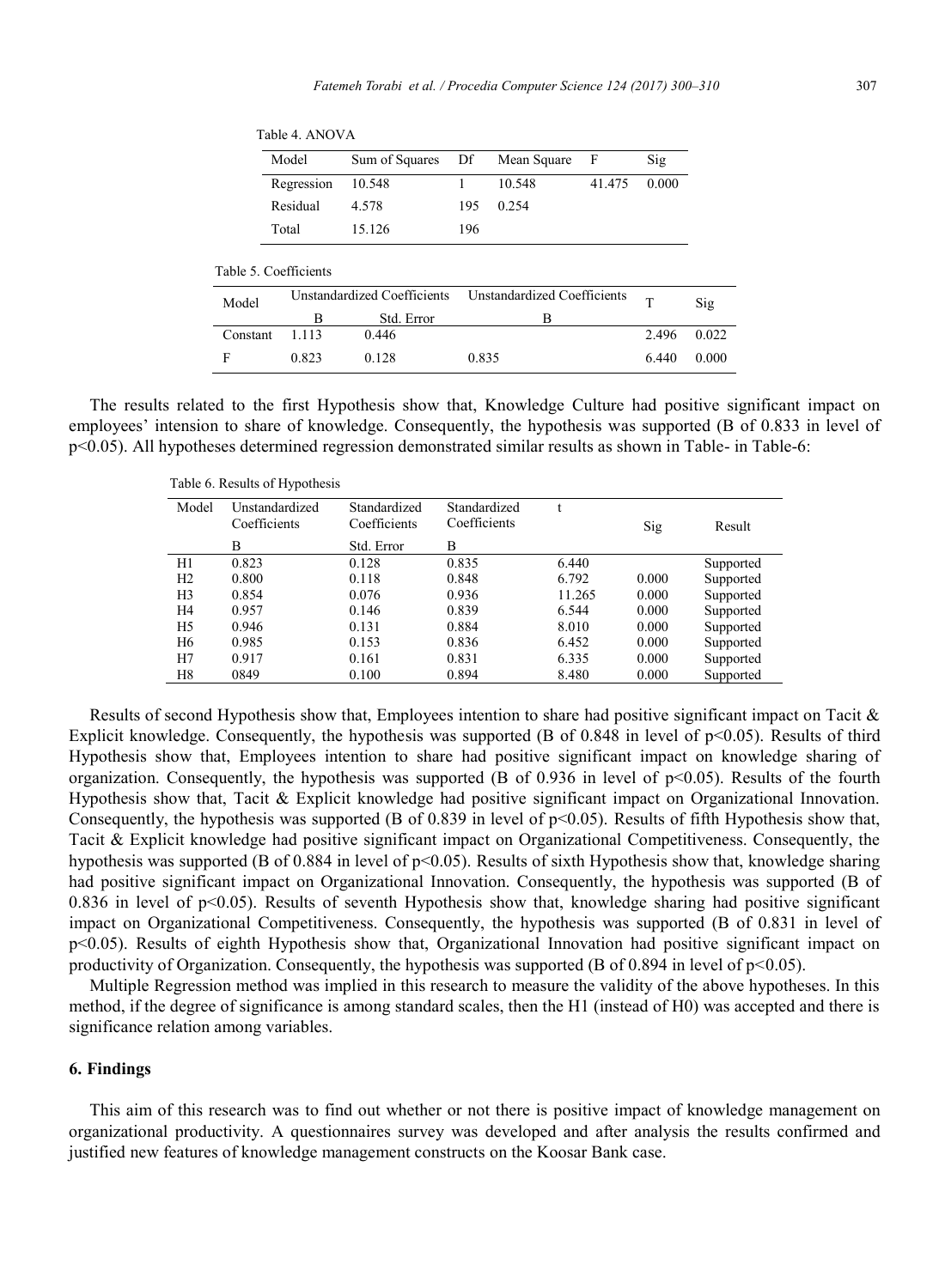The research introduced a model for knowledge management that consists of two empirically tested constructs (Tacit & Explicit knowledge, knowledge sharing). This model consists of factors such as knowledge culture and organizational factors, which are defined in literature review. This model not only proves that the introduced constructs were good measures for defining productivity of organization, but also evolves into a measurable scale that singled the case organizations on a multi-level chart.

The results of this research also have several implications. First, the feedback from business practice supported the theoretical framework and hypotheses proposed in the survey. The most important finding is that knowledge management components positively affect organizational competitiveness and innovation which results in improved organizational productivity. In order to have a positive effect on organizational productivity, these components must be identified, introduced, developed, managed and integrated into the organizational processes and practices.

Second, this empirical research proved that KM heavily relies on the sharing intention of staffs and existing knowledge culture. However, business practice shows that many organizations have experienced difficulties in effectively using KM technologies. In order to have a positive impact on elements of knowledge, organizational culture needs to be introduced through a sharing intention of staffs. In practice it means that introducing knowledge culture is successful and has a positive impact on KM only if it is backed up by changes in people attitude toward intention to share of knowledge.

Increase in the staffs' intention for share helps an organization to optimize processes. Effective KM cannot be implemented without a significant behavioral and cultural change. In addition, the knowledge culture effects, which distinguish organizations from each other, are found to be related to KM efficiency. It was also noted in the research that knowledge sharing affects organizational innovation and competiveness.

Third, although many researchers have proposed different frameworks for assessing better productivity, this survey was conducted to identify two components that play a role in a successful productivity: organizational innovation and competiveness. The results clearly show that the introduced constructs present good measure for the knowledge management construct. Moreover, the questionnaire constructed and used in this research could become a standard for measuring knowledge management concept. Organizations could use the results of the survey as a benchmark.

## **7. Conclusions**

For many companies, the time of rapid technological change is also the time of incessant struggle for maintaining a competitive advantage. It is obvious that knowledge is slowly becoming the most important factor of production, next to labor, land and capital. Even though some forms of intellectual capital are transferable, internal organizational knowledge is not easily copied. This means that the knowledge anchored in employees' minds can get lost if they decide to leave the organization.

The literature review demonstrated the critical success factor for KM to organizational productivity and competitiveness. This paper contributes to the knowledge management research field through understanding those factors, their interrelation and the role of knowledge intention to share in achieving better business productivity.

The results of the empirical investigation also confirmed strong positive effect  $(B=0.936)$  of employees intention to share practices on knowledge sharing of organization (H3). Also findings support the impact of Tacit & Explicit knowledge on Organizational Innovation (B=0.839) and Competitiveness (B=0.884).

The research's findings can be used to improve the knowledge management practice of the organization and its knowledge entities. Finally, we argue that the introduced KM-Productivity conceptual model is a useful starting point to gain a deeper insight into few organizational KM concepts and their influence on organizational competiveness and innovation. Despite the claims for a relation between intention to share and knowledge sharing, few researchers have actually proved the existence of a relation with Tacit & Explicit knowledge too, as well as the nature of this link. In this paper, a positive influence of these factors on organizational innovation and competiveness which leading to higher level of productivity is examined and proved. This conclusion can be applied as a starting point for managers who are to implement Knowledge management practices through their organization.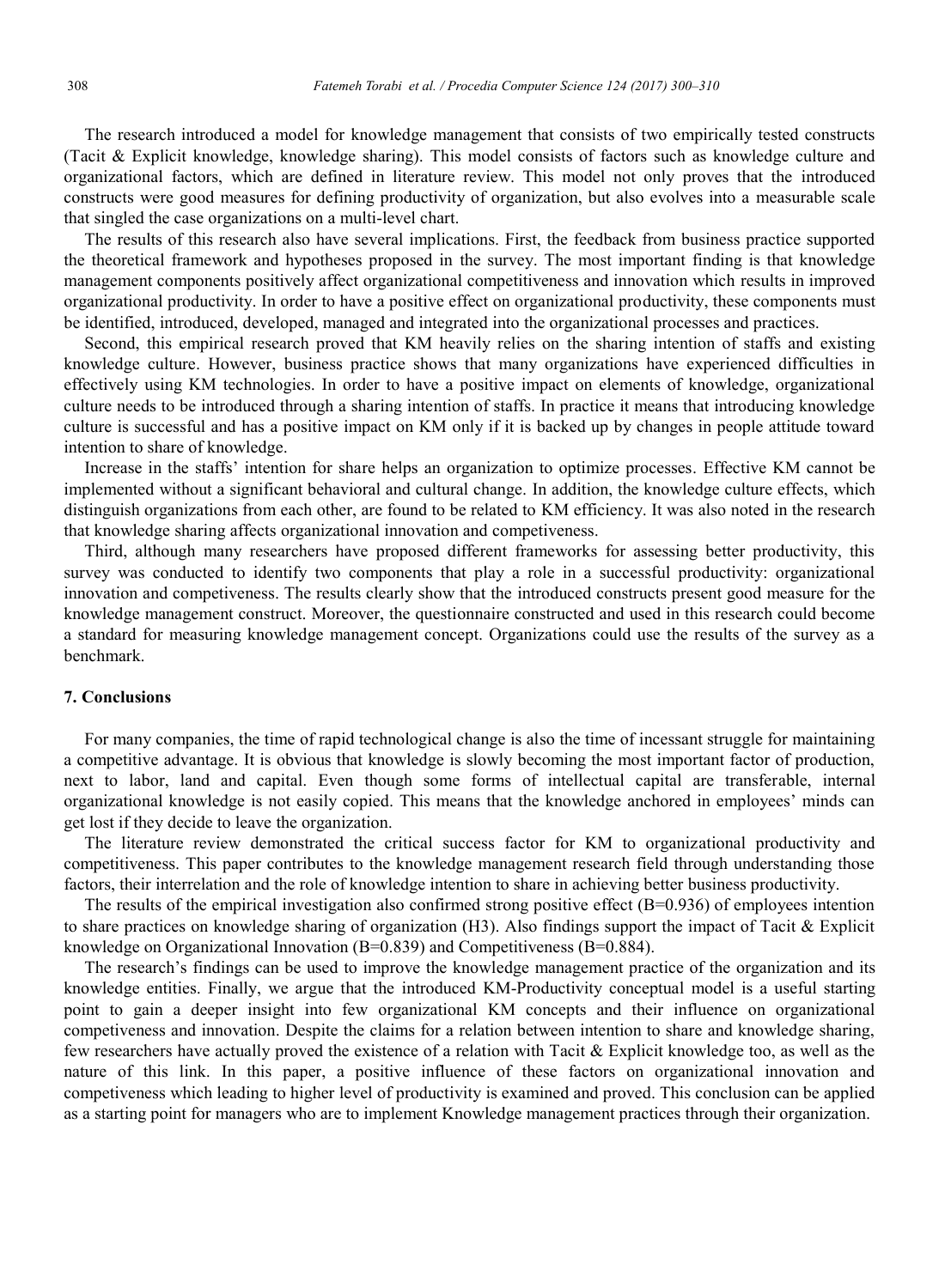#### **References**

- [1] Sher, P.J. and V.C. Lee, Information technology as a facilitator for enhancing dynamic capabilities through knowledge management. Information & Management 2004; 41(8): 933-945.
- [2] Kovačič, A, V.V. Bosilj, and A. Lončar, A process-based approach to knowledge management. Economic Research 2006; 19(2): 53-66.
- [3] Milton N., N. Shadbolt, H. Cottam, and M. Hammersley, Towards a knowledge technology for knowledge management. International Journal of Human-Computer Studies 1999; 51(3): 615-641.
- [4] Paz Salmador, M. and E. Bueno, Knowledge creation in strategy-making: Implications for theory and practice. European Journal of Innovation Management 2007; 10(3): 367-390.
- [5] Nonaka, I., A dynamic theory of organizational knowledge creation. Organizational Science 1994; 5(1): 14-37.
- [6] Huber, G.P., Organizational learning: The contributing processes and the literatures. Organization Science 1991; 2(1): 88-115.
- [7] Chen, Z. and X. Xu, Study on construction of knowledge management system based on enhancing core competence of industrial clusters International journal of business and management 2010; 5(3): 217-222.
- [8] Polanyi, M., Personal knowledge: Towards a post-critical philosophy. Chicago, IL: University of Chicago Press; 1958.
- [9] Serban, A.M. and J. Luan, Overview of knowledge management. New directions for institutional research 2002; 113(2002): 5-16.
- [10] Gurteen, D. Creating a knowledge sharing culture. Knowledge Management Magazine 1999; 2(5): 1-4.
- [11] Davenport, T.H. and L. Prusak, Working knowledge. Boston, MA: Harvard Business Press; 1998.
- [12] Milliken, F.J., C.A. Bartel, and T.R. Kurtzberg, Diversity and creativity in work groups. Group creativity: Innovation through collaboration. New York, N.Y., Oxford University Press; 2003.
- [13] Chen, C. and J. Huang, How organizational climate and structure affect knowledge management The social interaction perspective. International Journal of Information Management 2007; 27(2): 104-118.
- [14] Deshpandé, R., J.U. Farley, and F.E. Webster Jr, Corporate culture, customer orientation, and innovativeness in Japanese firms: a quadrad analysis. Journal of Marketing 1993; 57(1): 23-27.
- [15] Feldman, S.P. How organizational culture can affect innovation. Organizational Dynamics 1988; 17(1): 57-68.
- [16] Amabile, T.M., R. Conti, H. Coon, J. Lazenby, and M. Herron, Assessing the work environment for creativity. Academy of Management Journal 1996; 39(5): 1154-1184.
- [17] McDermott, R. and C. O'Dell, Overcoming cultural barriers to sharing knowledge. Journal of Knowledge Management 2001; 5(1): 76-85.
- [18] Senge, P.M., The fifth discipline: The art and practice of learning organization. London, Broadway Business; 2006.
- [19] Bureš, V., Cultural barriers in knowledge sharing. Economics and Management 2003; 6(2003): 57-62.
- [20] Kongpichayanond, P., Knowledge management for sustained competitive advantage in mergers and acquisitions. Advances in Developing Human Resources 2009; 11(3): 375-387.
- [21] Alavi, M., and D.E. Leidner, Knowledge management and knowledge management systems: Conceptual foundations and research issues. MIS Quarterly 2001; 25(1): 107-136.
- [22] Lee, H. and B. Choi, Knowledge management enablers, processes, and organizational performance: An integrative view and empirical examination. Journal of management information systems 2003; 20(1): 179-228.
- [23] Tavari, M., M. Sokhakeian, and S.A. Mirnejad, Identification and prioritize the factors affecting the productivity of human resources with madm technique. Journal of Industry Management 2008; 1(1): 102
- [24] Zack, M., McKeen, J., and S. Singh, Knowledge management and organizational performance: an exploratory analysis. Journal of Knowledge Management 2009; 13(6): 392-409.
- [25] Palacios Marqués, D. and J.G.S. Fernando, The effect of knowledge management practices on firm performance. Journal of Knowledge Management 2006; 10(3): 143-156.
- [26] Holand, P.M. and N. Phillips, Remembering of the thing past? The dynamics of organizational forgetting. Management Science 2004; 50(11): 1603-1613.
- [27] Becker, K., Unlearning as a driver of sustainable change and innovation: Three Australian case studies. International Journal of Technology Management 2008; 42(1-2): 89-106.
- [28] Akgun, A.E., G.S. Lynn, and J.C. Byrne, Antecedents and consequences of unlearning in new product development teams. Journal of Product Innovation Management 2006; 23(1): 73-88.
- [29] Hernández-Mogollon, R., G. Cepeda-Carrión, J.G. Cegarra-Navarro, and A. Leal-Millán, The role of cultural barriers in the relationship between open-mindedness and organizational innovation. Journal of Organizational Change Management 2010; 23(4): 360-376.
- [30] Santos-Vijande, M.L. and L.I.Alvarez-Gonzalez, TQM and firms performance: An EFQM excellence model research based survey. International Journal of Business Science and Applied Management 2007; 2(2): 21-41.
- [31] Barney, J.B., Organizational culture: can it be a source of sustained competitive advantage? Academy of Management Review 1986; 11(3): 656-665.
- [32] Rašula, J., V.B. Vuksic, and M.I. Štemberger, The impact of knowledge management on organisational performance. Economic and Business Review 2012; 14(2): 147-168.